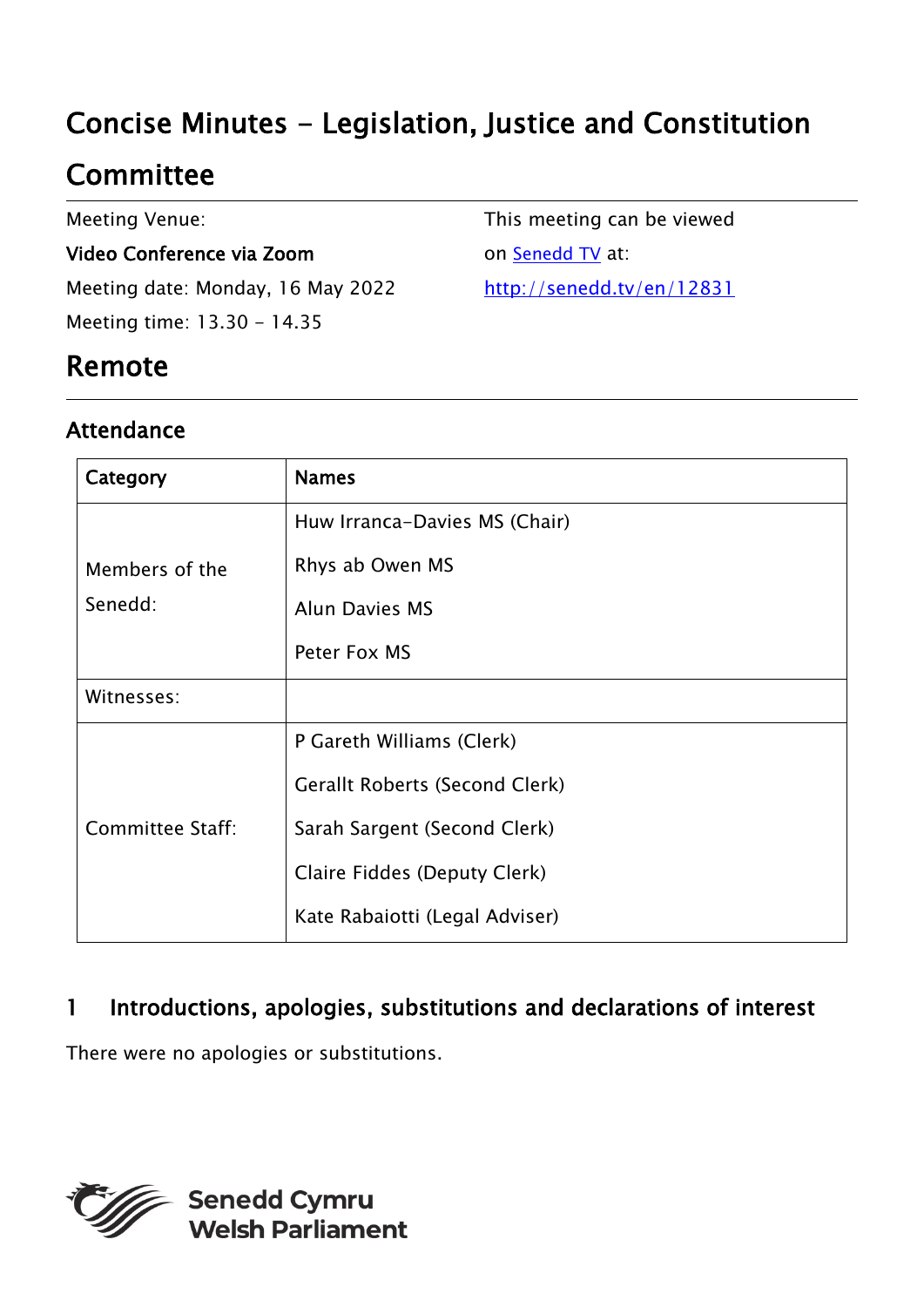### 2 Instruments that raise no reporting issues under Standing Order 21.2 or 21.3

## 2.1 SL(6)198 - The Genetically Modified Food and Feed (Authorisations) (Wales) Regulations 2022

The Committee considered the instrument and was content.

- 3 Instruments that raise issues to be reported to the Senedd under Standing Order 21.2 or 21.3
- 3.1 SL(6)200 The Health Protection (Coronavirus Restrictions) (No. 5) (Wales) (Amendment) (No. 10) Regulations 2022

The Committee considered the instrument and agreed to report to the Senedd in line with the reporting points identified.

- 4 Instruments that raise issues to be reported to the Senedd under Standing Order 21.2 or 21.3 - previously considered
- 4.1 SL(6)188 The National Health Service (Charges to Overseas Visitors)

#### (Amendment) (No. 2) (Wales) Regulations 2022

The Committee considered and noted the response from the Welsh Government.

#### 4.2 SL(6)190 - The Agricultural Wages (Wales) Order 2022

The Committee considered and noted the response from the Welsh Government and, in private session, agreed to seek further clarification from the Welsh Government.

#### 5 Inter-Institutional Relations Agreement

#### 5.1 Correspondence from the Minister for Economy: Freeport policy in Wales

The Committee noted the correspondence, press notice and Written Statement from the Minister for Economy.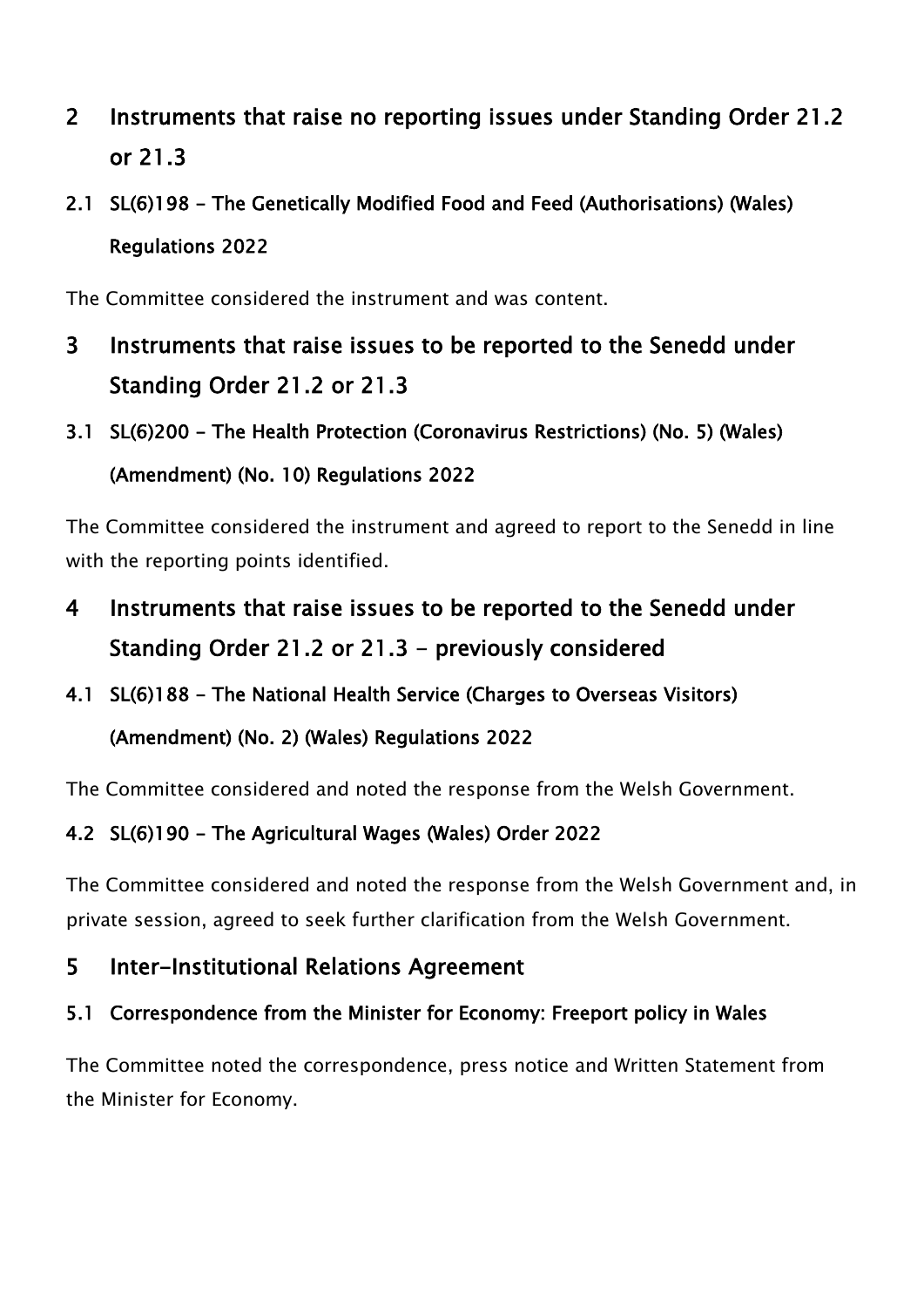# 5.2 Correspondence from the Minister for Finance and Local Government: Inter-Institutional Relations Agreement: Inter-ministerial Group (IMG) for Housing, Local Government and Communities

The Committee noted the correspondence from the Minister for Finance and Local Government and the Written Statement by the Minister for Climate Change.

#### 6 Papers to note

6.1 Correspondence from the Llywydd to the Leader and Co-chair of the UK Delegation to the UK-EU Parliamentary Partnership Assembly: UK-EU Parliamentary Partnership Assembly, Brussels 12-13 May 2022

The Committee noted the correspondence between the Llywydd and the Leader and Co-chair of the UK Delegation to the UK-EU Parliamentary Partnership Assembly (PPA) regarding the first meeting of the UK-EU PPA, at which the Senedd was represented by Alun Davies MS on behalf of the Legislation, Justice and Constitution Committee, and Sam Kurtz MS on behalf of the Economy, Trade and Rural Affairs Committee.

# 6.2 Correspondence from the Minister for Health and Social Services: Supplementary Legislative Consent Memorandum (Memorandum No. 4) on the Health and Care Bill

The Committee noted the correspondence from the Minister for Health and Social Services.

6.3 Correspondence from the Chair of the Climate Change, Environment and Infrastructure Committee to the Minister for Climate Change: Exclusion to the UK Internal Market Act for single use plastics

The Committee noted the correspondence from the Chair of the Climate Change, Environment and Infrastructure Committee to the Minister for Climate Change.